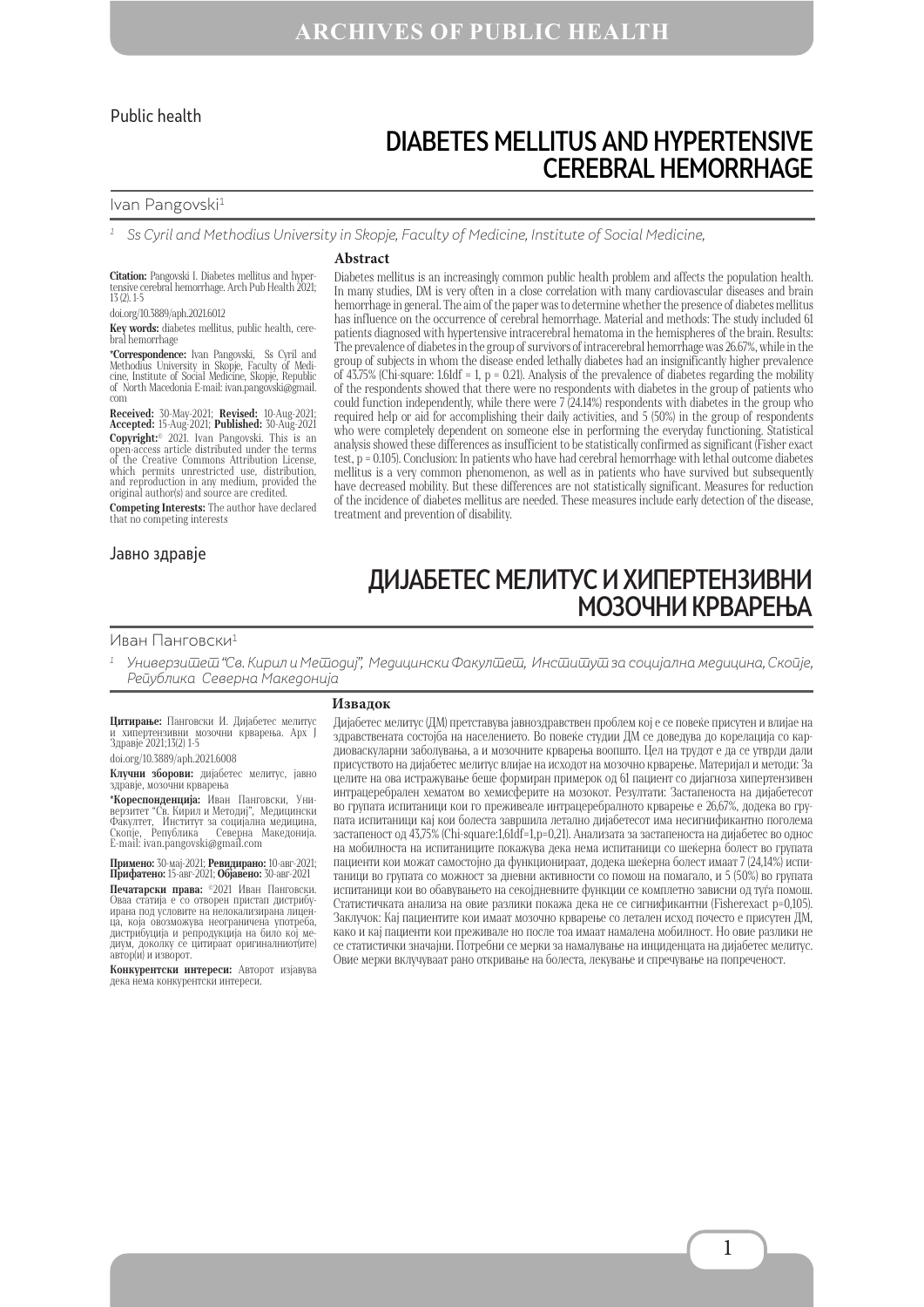### **Introduction**

WHO point to an increasing number of population with all types of diabetes each year. It is of great concern the fact that more and more children are facing with diabetes at an early age. According to many authors, this, among other things, is due to the fact that there is a daily increase in the number of people in the world population who have weight problems or rapid weight gain and it's considered to be one of the most influential factors in a person's ability to develop lifelong diabetes $1,2$ .

In addition, other factors such as hereditary, irregular physical activity, unhealthy and fast diet, increased stress levels in the population, which indicate that diabetes is becoming a public health problem in RN Macedonia. The occurrence of diabetes mellitus may in itself be a risk factor for onset of some cardiovascular diseases such as cerebral hemorrhages.

DM is a major public health problem worldwide. Current global estimates show that this condition affects 415 million people and is expected to escalate to 642 million by 2040. Other 193 millions of people with diabetes remain undiagnosed due to the mild or asymptomatic nature of the condition, especially in type 2 DM (T2DM). The Middle East region and North Africa (MENA), which include all Arab states, are currently burdened with recurrence of the highest incidence of diabetes (10.7%, age-adjusted) and in North America and the Caribbean it is 11.5%. This scenario is likely to continue for the next two decades, and possibly wider.

According to the definition of the American Diabetes Association, DM is a metabolic disease characterized by hyperglycemia caused by a disorder in insulin secretion, a disturbance in its action or the presence of both of these disorders<sup>1</sup>.

DM has been known since the time of ancient Greece, and today, because of the dramatic increasing in prevalence, it takes the form of a pandemic and may in the future become one of the leading causes of morbidity and mortality. Today, DM is considered a chronic progressive disease, affecting more than 170 million people worldwide, and the forecast is that this number will double in 10 years. The median incidence of diabetes is 2-5%, the lowest in rural China < 1%) and highest among Pima Indians in North America (about 50%). There are no reliable data on the frequency in Serbia, but it is estimated that about 600,000 people suffer from this disease and that every year 16,000 new patients are discovered<sup>3</sup>.

In the Republic of North Macedonia, diabetes mellitus is one of the most common diseases and according to the data from the National System for Electronic Records in the field of health, about 85,000 patients have been diagnosed with diabetes mellitus.

• Diabetes mellitus - type 1 - This type of diabetes commonly occurs in younger age and is present in about 3,000 people.

Diabetes mellitus type 2 covers 96% of all diagnosed cases of which 47% are on insulin therapy, and the rest use oral antidiabetic therapy 4,5.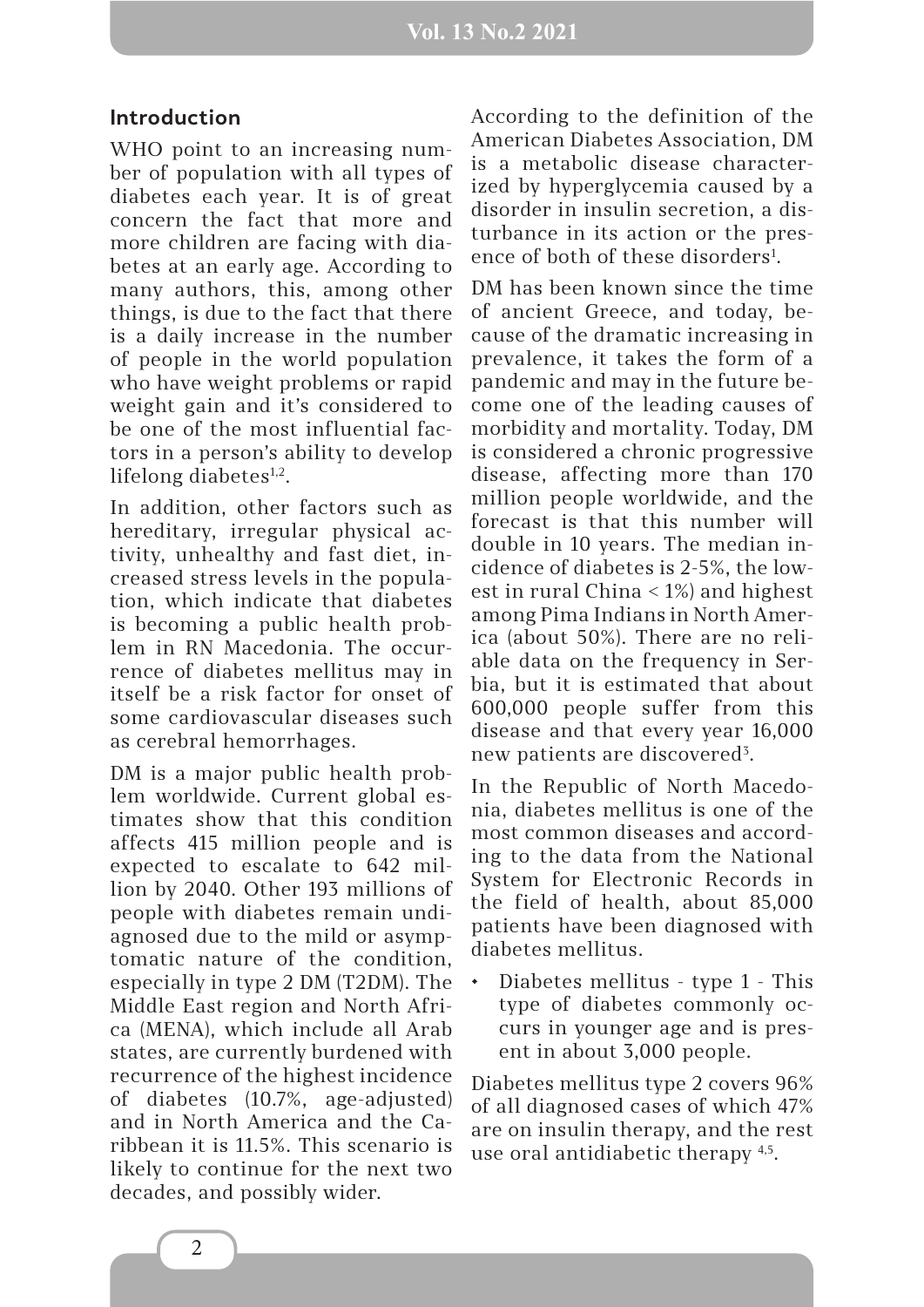The number of registered people with diabetes who are currently on insulin therapy in North Macedonia is 40,000, of which 3,000 are people with type 1 diabetes and 37,000 with type 2. This number is growing every year. According to the data from the International Diabetes Federation, total prevalence (diagnosed and undiagnosed diabetes) of diabetes is 9.8% of the population aged  $25-70$  years<sup>5</sup>.

Intracranial hemorrhage (ICH) is a significant medical event that covers up 15% of strokes. The incidence of ICH is approximately 25 per 100,000 persons per year and has a mortality rate of 40% within one month of its manifestation. ICH may appear in multiple intracranial compartments and may be caused by a variety of pathologies. Neuroimaging is essential for the treating physician to understand the location and the extent of bleeding, the risk of impending brain injury and direct treatment of most often emergency patients. Stroke is a focal (or global) circulation disorder in the cerebral parenchyma caused by occlusion or rupture of

|  | Table 1. Gender structure of study group |  |  |
|--|------------------------------------------|--|--|
|--|------------------------------------------|--|--|

**Material and methods** For the purposes of this study, a sample of 61 patients with a hypertensive intracerebral hematoma in the hemispheres of the brain was analyzed. The sample was randomly selected including patients with

localized hypertensive intracerebral hemorrhage supratentorially, treated at the University Clinic for Neurosurgery at the Clinical complex Mother Theresa in Skopje. The statistical analysis was made by the statistical programs Statistica 7.1 and SPSS 13.0.

a blood vessel and insufficient oxygen supply to the brain parenchyma with consequent death of brain cells. From a clinical point of view, stroke is a sudden development of signs focally (or globally) lasting more than 24 hours or leading to death without apparent cause of

death other than vascular<sup>6</sup>.

rence of cerebral hemorrhage.

The aim of this study was to determine whether the presence of diabetes mellitus affects the occur-

| <b>Variable</b> | $N$ (%) mean $\pm$ SD      |  |
|-----------------|----------------------------|--|
| men             | 34 (55.74%)                |  |
| women           | 27 (44.26%)                |  |
| age             | 59.56 $\pm$ 8.3 rank 45-78 |  |

The gender structure of the respondents consisted of 34 (55.74%) men and 27 (44.26%) women. 73% of respondents who participated in the study had a live and 26% dead outcome due to cerebral hemorrhage.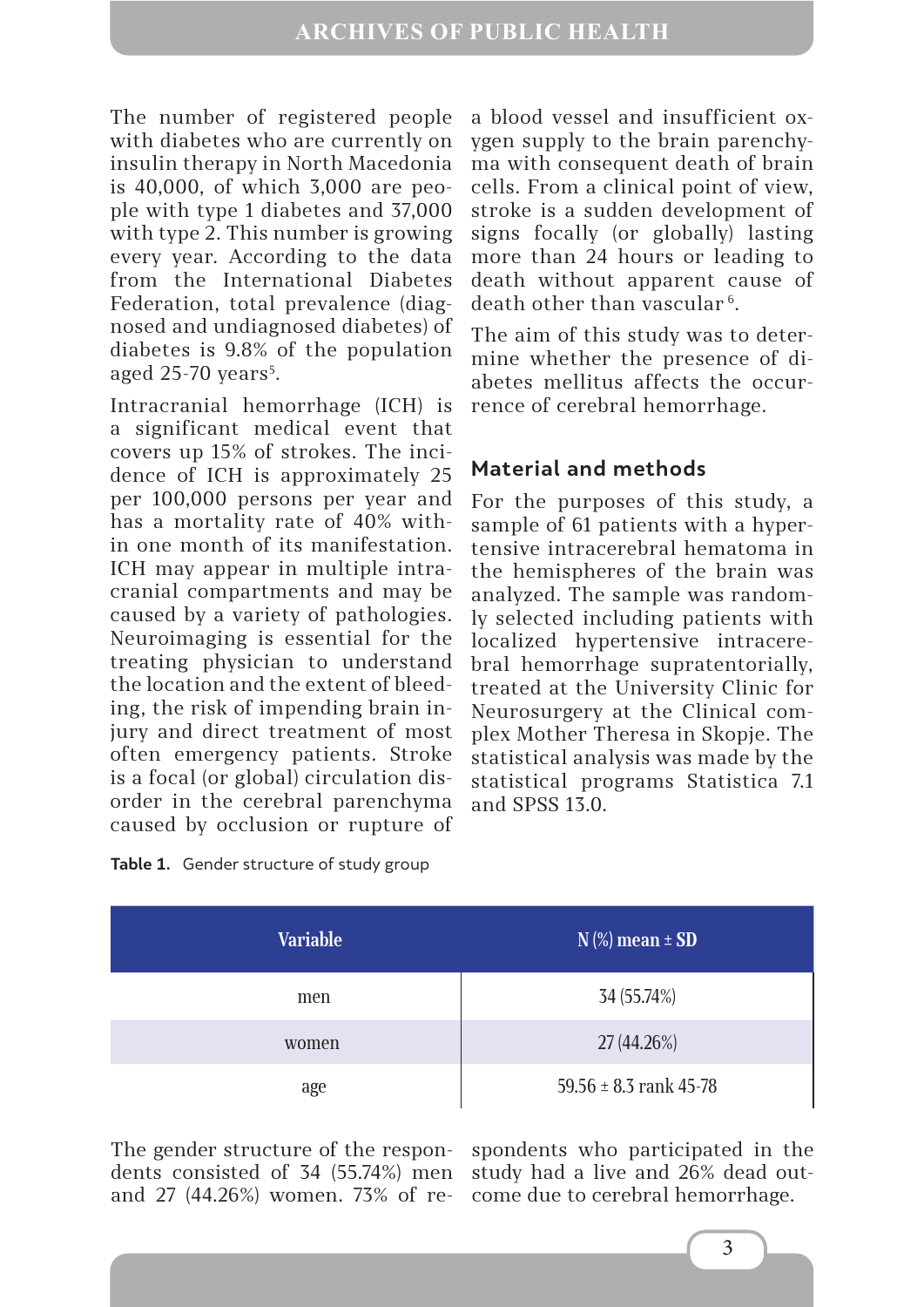| variable                 | group        |             |
|--------------------------|--------------|-------------|
|                          | Alive $n=45$ | Dead $n=16$ |
| <b>DIABETES MELLITUS</b> |              |             |
| no                       | 33 (73.33%)  | 9(56.25%)   |
| ves                      | 12 (26.67%)  | 7(43.75%)   |

**Table 2.** Presence of diabetes in relation to the functional outcome of respondents

Of those respondents who survived who did not survive the bleeding, the bleeding, 26% had and 73% did 43% had and 56% did not have any not have some type of DM. Of those type of diabetes.

**Table 2.** Prevalence of diabetes in terms of mobility of respondents

| <b>variable</b>          | group         |              |                        |  |  |
|--------------------------|---------------|--------------|------------------------|--|--|
|                          | Independently | with aid     | <b>Nailed</b>          |  |  |
|                          | $n = 6$       | $n = 29$     | $N = 10$               |  |  |
| <b>DIABETES MELLITUS</b> |               |              |                        |  |  |
| $\mathbf{n}$             | $6(100\%)$    | 22 (75.86%)  | $5(50\%)$<br>$5(50\%)$ |  |  |
| <b>ves</b>               |               | $7(24.14\%)$ |                        |  |  |

Table 3 shows the distribution of respondents in relation to their mobility and the emergence of DM. The prevalence of diabetes in the group of respondents who survived intracerebral hemorrhage was 26.67%, while in the group of subjects in whom the disease ended lethally diabetes had an insignificantly higher prevalence of 43.75% (Chi-square: 1.61df = 1,  $p =$ 0.21). The analysis of the prevalence of diabetes regarding the mobility of the respondents showed that there were no respondents with diabetes in the group of patients who could function independently, while there were 7 (24.14%) respondents with diabetes in the group who required help or aid for performing daily activities, and 5 (50%) in the group of respondents were completely dependent on someone else in performing everyday functioning. The statistical analysis showed these differences to be insufficient in order to be statistically confirmed as significant (Fisher exact  $p = 0.105$ ).

## **Discussion**

Diabetes mellitus had insignificantly higher representation of 43.75% which may be a non-significant representation but still relatively high in patients with lethal outcome. In the literature there are several studies that discuss the same or similar topic with different sample and methodology as in our study. One of the studies included 135 patients with the mean age of patients with cerebral hemorrhage  $67.5 \pm 12.7$  years and of the control group 70.5 years. Diabetes mellitus was found in 39 patients with cerebral hemorrhages (33.1%) and in 30  $(22.2\%)$  control subjects (p = 0.054). The prevalence of diabetes mellitus in patients younger than 60 years was 7.4% in the control group and